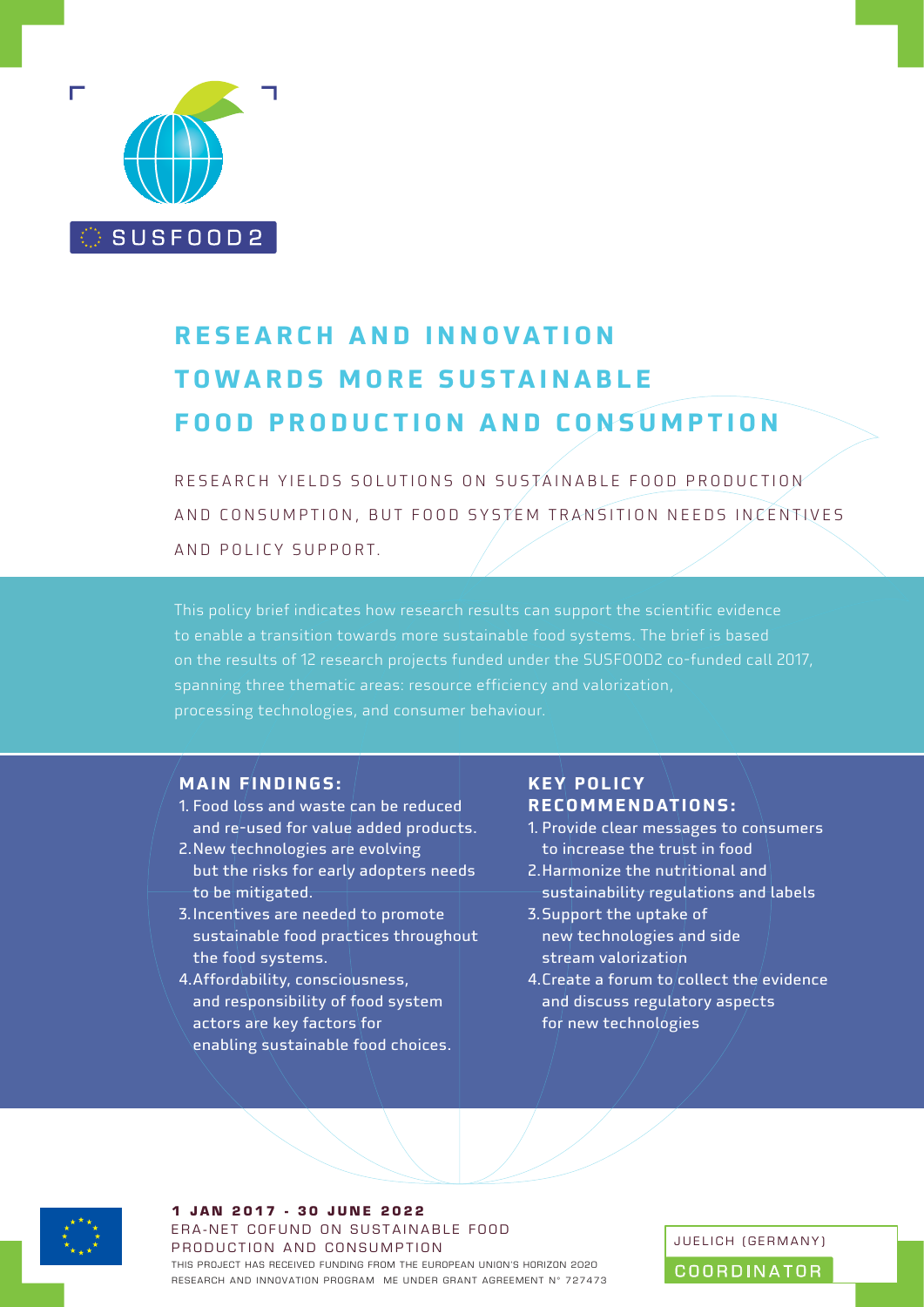



### **CONTEXT**

Improving the sustainability of food production and consumption is essential for European policies to tackle food and nutrition security, climate change and other global challenges. As such, the EU **Green Deal** aims at advancing the Paris Climate Agreement and the United Nation's 2030 Agenda for Sustainable Development. The Farm to Fork (F2F) and Biodiversity strategies are at the heart of the Green Deal and support the Food2030 ambitions on "climate & sustainability", "nutrition & health", "circularity & resource efficiency" and "innovation & communities".

Global demand for food is expected to rise by at least 60% by 2050. At the same time the food supply chain is under pressure due to limited resources, soil degradation, biodiversity loss and the impacts of climate change. More than one third of the food produced in the world today is lost or wasted. Our food systems has experienced huge transformation during the last century with changes in food consumption patterns impacting health and food availability. To meet these challenges, we need transition to more sustainable food systems providing opportunities for all stakeholders to develop a secure, resilient, and competitive sector.

The ERA-NET Cofund SUSFOOD2 - "SUStainable FOOD production and consumption" (2017- 2022) consists of a network of 26 partners from 15 countries. The strategic goal of SUSFOOD2 complements the EU bioeconomy and food policies, and aims to reinforce cooperation in food research, development, and innovation to maximize their contribution to the development of more sustainable food systems from production to consumption.

SUSFOOD2 promotes a cross-sectoral and multi-disciplinary approach from biology to food engineering and social sciences. It addresses the following socio-economic and environmental goals:

- Social dimensions are important, e.g. young adults show concern and ask for responsibility and an integral approach to food sustainability of policy makers. Food producers and restaurants/canteens can contribute by donating left-over food instead of wasting (SUSCHOICE, AVARE<sup>[2]</sup>).
- Education, common practices and incentives set the basis for our behaviour, e.g. study with young adults and the barriers of online food platforms highlight routines and practices that are not digitalization-friendly (SUSCHOICE, PLATEFORMS).
- There is enormous potential in agro-food by-products and side streams: Fibers and proteins can be enriched from brewer"s spent grain (FUNBREW) or side stream press cakes (DISCOVERY), and fibers from fruit pomace (IMPROVE). The side streams from fruit industry (orange, apple, winery etc) are a good source of polyphenols, aromas, essential oils, or elicitors which can substitute agrochemicals (SPAREC, IMPROVE).
- Reprocessed side streams can be integrated into new food products for human consumption giving added value regarding sustainability, functionality, and health attributes.

- . Fibers and proteins from brewer"s spent grain add value to pasta, bread and cereals (FUNBREW)
- . Fibers and proteins from soy processing press cakes add value to meat analogues and bread (DISCOVERY<sup>[3]</sup>)
- . The side streams from vegetable and potato industry can be transformed to meat analogues, purees, extruded snacks,or powders to be used as functional ingredients/intermediates (emulsifiers, starch substitutes) (INPROVE)
- By-products from the food industry or food waste from restaurants and canteens can be used as substrates for microalgae, which in turn are capable in producing essential fatty acids like n3-PUFAs (e.g. DHA) and can therefore represent an important and more sustainable source for human consumption instead of fish (SUSPUFA, AVARE<sup>[4]</sup>).

- To develop sustainable food systems from production to consumption, to increase food production sustainably while reducing waste in food supply chain and limiting environmental impacts.
- To improve the quality of life by improving food quality in a sustainable way and to ensure the resilience of the food supply chain.
- To encourage sustainable consumer behaviours and food choices.
- To improve competitiveness and economic growth in the European food industry with special attention to SMEs.

### **KEY RESULTS FROM SUSFOOD2 CO-FUNDED PROJECTS**

#### SUSTAINABLE CONSUMPTION IS AN INDIVIDUAL CHOICE BUT ALSO A SOCIETAL ISSUE

- Information to consumers must be clear, transparent, and measurable, analysis of food and drink choices regarding sustainability among European young adults reveals importance of information. Need for information was shown also in restaurants and canteens to prevent food waste and use new sources of essential ingredients (SUSCHOICE, AVARE[1] , SUSPUFA).



#### Examples include:

New environmentally friendly processing and extraction techniques are available. They are often more resource efficient, reduce the use of energy, time, or water, or increase yield. Often, processes are simpler with better control and potential of variable applications. Examples of green

techniques include:

- valorization. Innovative canning and use of microwave to save time, energy and water(INPROVE). from seagrasses and seaweeds as well as biodegradable packaging materials from
- Pulsed electric fields, supercritical fluid extraction for vegetable and potato side stream - Ultrasound, microwave, enzymes for extraction of carbohydrates and bioactive compounds process residues (BIOCARB4FOOD).
- Natural Deep Eutectic Solvents for extraction of polyphenols from fruit pomace (IMPROVE). - Fermentation of brewer"s spent grain to enable the use of valuable ingredients
- for novel food products (FUNBREW).
- Higher yield by disaggregation of vegetable press cakes using ultrasound and ultrafiltration (DISCOVERY).
- Low energy direct heating by moderate electric fields (MEFPROC). - Coupling of acid fermentation and monocultivation of algae provide n3-PUFAs (AVARE).
- 

The received products, ingredients and compounds are safe and healthy, showing high nutritional and sensorial quality and functionality (INPROVE, MEFPROC, PROSEAFOOD<sup>[5]</sup>, FUNBREW). Also new raw materials like seaweeds can be unlocked for human consumption using green processing

technologies (BIOCARB4FOOD, PROSEAFOOD).